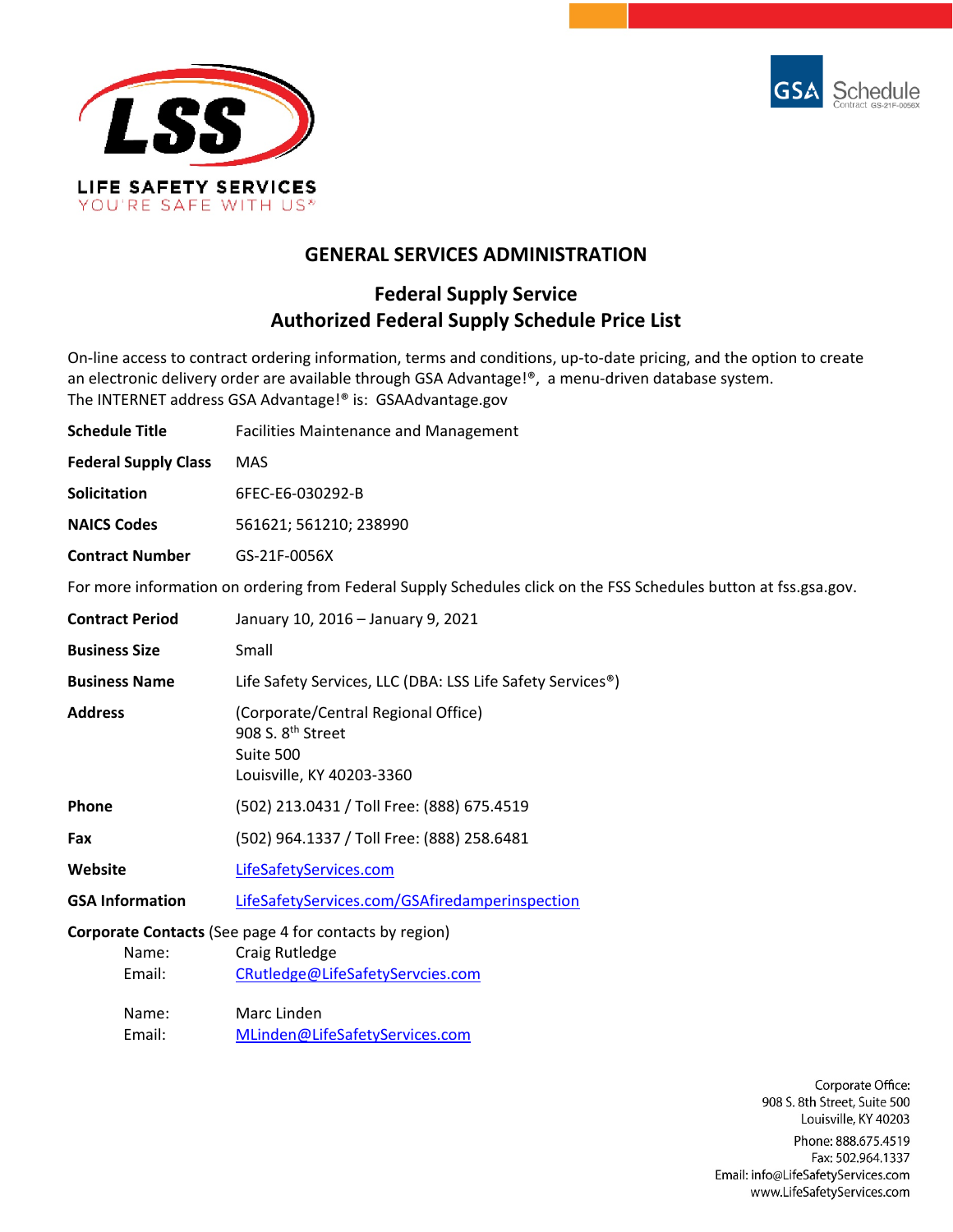



# **Customer Information**

### **1a. Awarded Special Item Number(s) (SIN):** NEW – Introduction of New Products and Services

**1b. Lowest Price:** Due to variation in services, please refer to price list.

### **1c. Job Descriptions for Hourly Rates:**

Project Managers have five-plus years of experience. They are largely responsible for customer service/satisfaction, maximization of technician production, and achieving overall company goals. In addition, work entails inspection of fire and smoke dampers, fire doors, and fire and smoke walls/barriers; repair of fire and smoke dampers; and installation of firestopping and photoluminescence markings and signs.

Supervisors have three to five years of experience. Work primarily entails inspection of fire and smoke dampers, fire doors, and fire and smoke walls/barriers; repair of fire and smoke dampers; and installation of firestopping and photoluminescence markings and signs.

Technicians have at least one year of experience. Work primarily entails inspection of fire and smoke dampers, fire doors, and fire and smoke walls/barriers; repair of fire and smoke dampers; and installation of firestopping and photoluminescence markings and signs.

**2. Maximum Order:** \$250,000

- **3. Minimum Order:** \$100
- **4. Geographic Coverage:** Domestic

**5. Points of Production:** National; Corporate office is located at 908 S. 8<sup>th</sup> St., Ste. 500, Louisville, KY 40203 (See page 4 for additional regional contacts)

**6. Basic Discount:** Due to variation in prices, please refer to price list (discount is already deducted)

- **7. Quantity Discounts:** Outlined in price list by category
- **8. Prompt Payment Terms:** N/A
- **9a. Government Purchase Cards (at or below the micro-purchase threshold):** Accepted
- **9b. Government Purchase Cards (above the micro-purchase threshold):** Accepted
- **10. Foreign Items:** None
- **11a. Time of Delivery:** TBD at task order
- **11b. Expedited Delivery:** TBD at task order

908 S. 8th Street, Suite 500 Louisville, KY 40203 Phone: 888.675.4519 Fax: 502.964.1337 Email: info@LifeSafetyServices.com www.LifeSafetyServices.com

Corporate Office: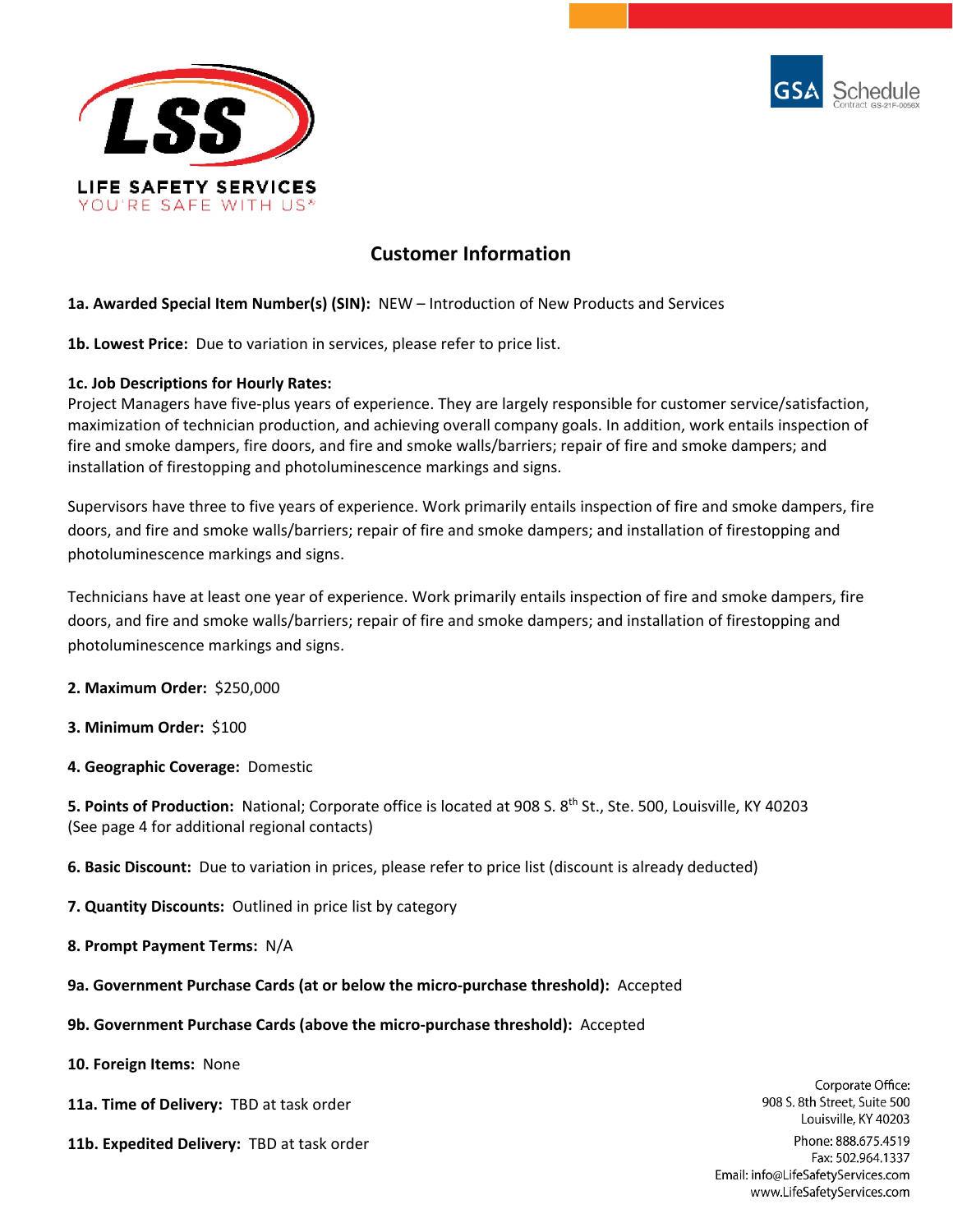



**11c. Overnight and 2-day delivery:** N/A

**11d. Urgent Requirements:** TBD at task order

**12. F.O.B. Points:** Destination

**13a. Ordering Address:** LSS Life Safety Services® 908 S. 8th Street, Suite 500 Louisville, KY 40203

**13b. Ordering Procedures:** For supplies and services, the ordering procedures, information on Blanket Purchase Agreements (BPA's) are found in Federal Acquisition Regulation (FAR) 8.405-3.

**14. Payment Address:** LSS Life Safety Services® Attn: Accounts Receivable 908 S. 8<sup>th</sup> Street, Suite 500 Louisville, KY 40203

- **15. Warranty Provision:** N/A
- **16. Export Packing Charges:** N/A

**17. Terms and Conditions of Government Purchase Card Acceptance (any thresholds above the micro purchase level):** Will be considered on a case by case basis

**18. Terms and Conditions of Rental, Maintenance, and Repair:** See attached statement of work

**19. Terms and Conditions of Installation:** See attached statement of work

**20. Terms and Conditions of Repair Parts Indicating Date of Parts Price Lists and Any Discounts from List Prices:** See attached price list

- **20a. Terms and Conditions for Any Other Services:** N/A
- **21. List of Service and Distribution Points:** See page 4 for list of regional contacts
- **22. List of Participating Dealers:** N/A
- **23. Preventive Maintenance:** Contact vendor

**24. Special Attributes, such as environmental attributes (e.g., recycled content, energy efficiency, and/or reduced pollutants):** N/A

**25. Data Universal Number System (DUNS) Number:** 16-602-6596

**26. Notification Regarding Registration in Central Contractor Registration (CCR) Database:** LSS Life Safety Services<sup>®</sup> is registered with CCR and SAM (Cage Code 30MG1).

Corporate Office: 908 S. 8th Street, Suite 500 Louisville, KY 40203

Phone: 888.675.4519 Fax: 502.964.1337 Email: info@LifeSafetyServices.com www.LifeSafetyServices.com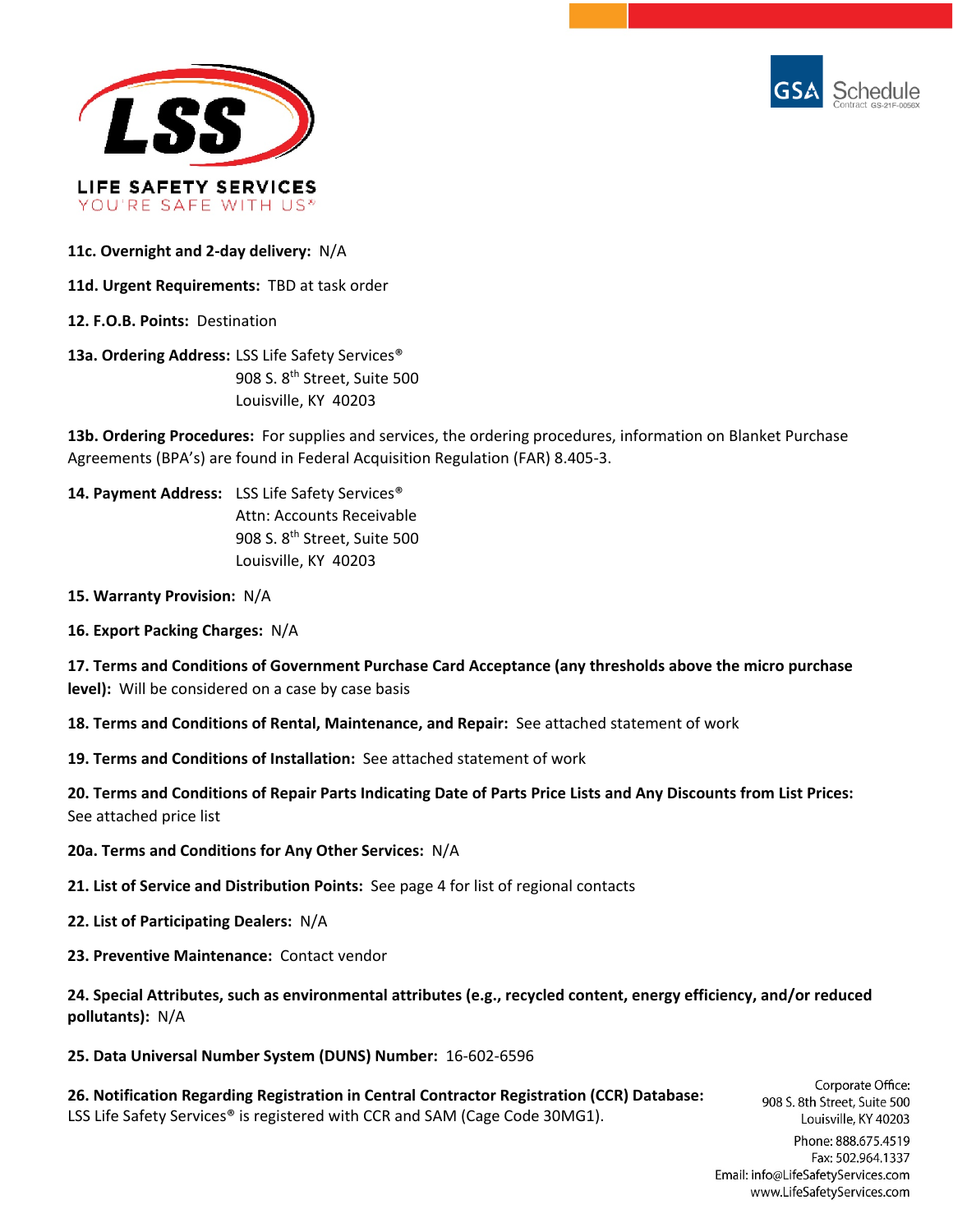



## **LSS Life Safety Services**®**'s Regional Offices**

**NC, SC, VA AL, FL, GA** Contact: Chad Russell Contact: Stu Anderson Phone: (704) 430.0525 Phone: (407) 902.7183 Fax: (888) 258.6481 Fax: (888) 258.6481

Contact: Adam Traylor Contact: Ozzy Garner Phone: (502) 213.0431 Phone: (502) 213.0431 Fax: (888) 258.6481 Fax: (888) 258.6481

Contact: Adam Traylor Contact: Juan Gonzalez Phone: (502) 213.0431 Phone: (502) 213.0431 Fax: (888) 258.6481 Fax: (888) 258.6481

### **ID, KS, MT, ND, NE, NM, SD, UT, WY AZ, NV, Southern CA**

Contact: Adam Traylor Contact: Juan Gonzalez Phone: (502) 213.0431 Phone: (502) 213.0431 Fax: (888) 258.6481 Fax: (888) 258.6481

### **IA, IL, IN, MN, MO, WI NY, NJ**

Contact: Adam Traylor Contact: Steve Schell Email: [ATraylor@lifesafetyservices.com](mailto:ATraylor@lifesafetyservices.com) Email: [SSchell@lifesafetyservices.com](mailto:SSchell@lifesafetyservices.com) Phone: (502) 213.0431 Phone: (502) 213.0431 Fax: (888) 258.6481 Fax: (888) 258.6481

Email: [CRussell@lifesafetyservices.com](mailto:CRussell@lifesafetyservices.com) Email: [SAnderson@LifeSafetyServices.com](mailto:SAnderson@LifeSafetyServices.com)

### **MI, OH AR, KY, MS, TN, WV**

Email: **ATraylor@lifesafetyservices.com** Email: **OGarner@LifeSafetyServices.com** Email: **ATraylor@lifeSafetyServices.com** 

## **TX, OK CO, Northern CA, OR, WA**

Email: [ATraylor@lifesafetyservices.com](mailto:ATraylor@lifesafetyservices.com) Email: [JGonzalez@lifesafetyservices.com](mailto:JGonzalez@lifesafetyservices.com)

Email: [ATraylor@lifesafetyservices.com](mailto:ATraylor@lifesafetyservices.com) Email: [JGonzalez@lifesafetyservices.com](mailto:JGonzalez@lifesafetyservices.com)

#### **ATTACHMENTS:**

- **-** Price List (Page 5)
- **-** Statement of Work Fire/Smoke Damper Inspection (Pages 6-7)
- **-** Statement of Work Fire/Smoke Damper Repair / Replacement (Pages 8-9)
- **-** Statement of Work Fire/Smoke Door Inspection (Pages 10-11)
	- o Exhibit A (Page 12)
- **-** Statement of Work Fire and Smoke Barrier Survey and Inspection (Pages 13-14)

Corporate Office: 908 S. 8th Street, Suite 500 Louisville, KY 40203

Phone: 888.675.4519 Fax: 502.964.1337 Email: info@LifeSafetyServices.com www.LifeSafetyServices.com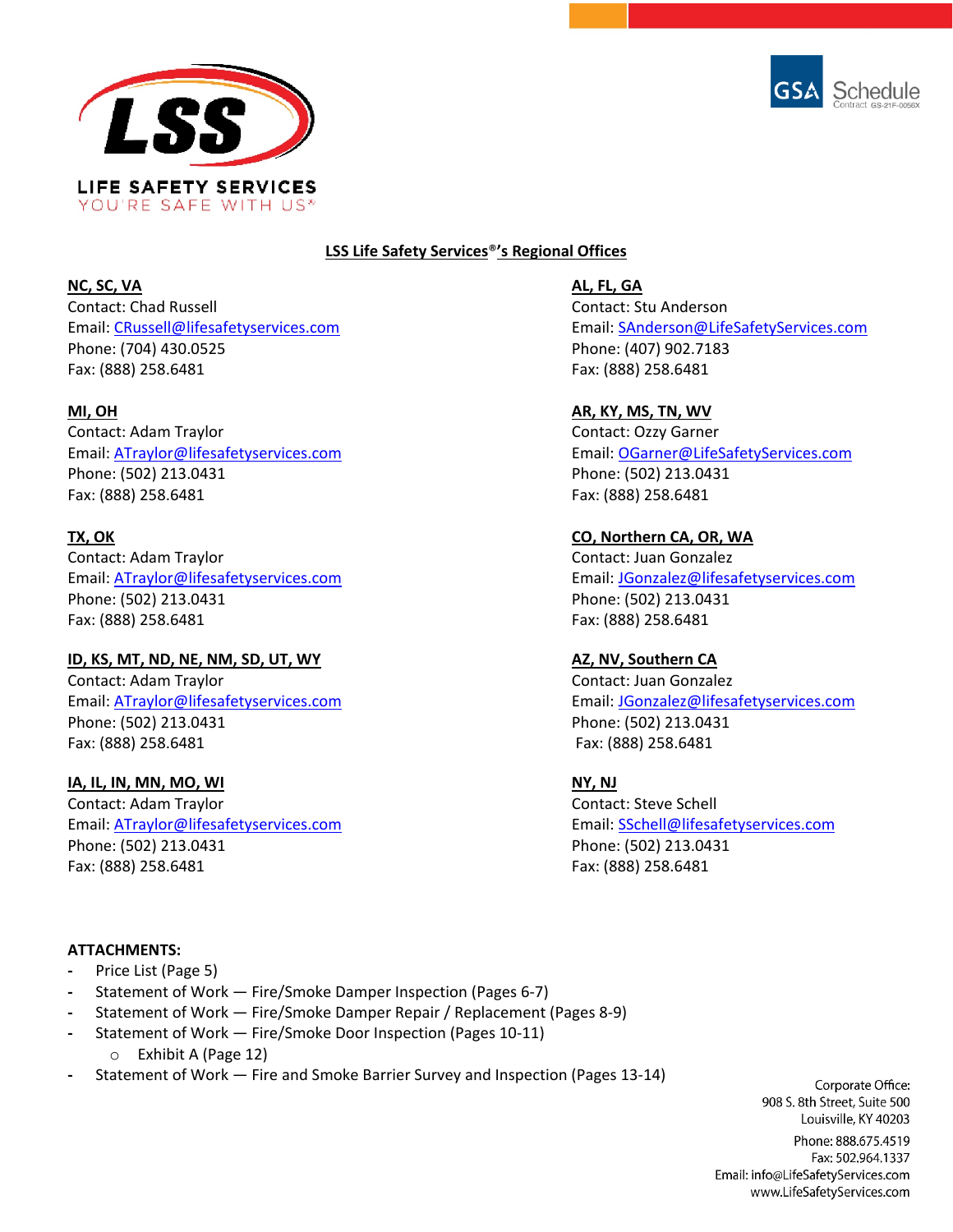



-

| Life Safety Services, LLC — GSA Schedule Contract Number: GS-21F-0056X | Schedule MAS Facilities Maintenance and Management — Solicitation 6FEC-E6-030292-B                                                  |                                                                                                                                                                                                                                                                                                                 |
|------------------------------------------------------------------------|-------------------------------------------------------------------------------------------------------------------------------------|-----------------------------------------------------------------------------------------------------------------------------------------------------------------------------------------------------------------------------------------------------------------------------------------------------------------|
| <b>SIN NEW</b>                                                         | <b>Authorized Federal Supply Schedule Price List</b>                                                                                |                                                                                                                                                                                                                                                                                                                 |
|                                                                        | <b>Quantity of Dampers to Inspect</b>                                                                                               | Per Damper to Survey & Inspect                                                                                                                                                                                                                                                                                  |
| <b>Fire and Smoke Damper</b><br>Inspection                             | 1-300 Fire and/or Smoke Dampers to Inspect                                                                                          | \$36.15                                                                                                                                                                                                                                                                                                         |
|                                                                        | 301-600 Fire and/or Smoke Dampers to Inspect                                                                                        | \$34.30                                                                                                                                                                                                                                                                                                         |
|                                                                        | 601-1000 Fire and/or Smoke Dampers to Inspect<br>1001-1500 Fire and/or Smoke Dampers to Inspect                                     | \$32.44<br>\$30.59                                                                                                                                                                                                                                                                                              |
|                                                                        | 1501 or more Fire and/or Smoke Dampers to Inspect                                                                                   | \$28.74                                                                                                                                                                                                                                                                                                         |
|                                                                        | <b>Size of Access Door</b>                                                                                                          | Per Door (Labor & Material)                                                                                                                                                                                                                                                                                     |
| <b>Access Door Installation</b>                                        | Cam-Lock Door (8" x 8")                                                                                                             | \$63.96                                                                                                                                                                                                                                                                                                         |
|                                                                        | Cam-Lock Door (12" x12")                                                                                                            | \$73.23                                                                                                                                                                                                                                                                                                         |
|                                                                        | Cam-Lock Door (Larger than 12" x 12")<br>Round Sandwich Door ( 8")                                                                  | \$\$2.50<br>\$88.06                                                                                                                                                                                                                                                                                             |
|                                                                        | Round Sandwich Door (12")                                                                                                           | \$97.33                                                                                                                                                                                                                                                                                                         |
|                                                                        | Round Sandwich Door (Larger than 12")                                                                                               | \$106.60                                                                                                                                                                                                                                                                                                        |
| <b>Fire and Smoke Damper</b><br><b>Actuator Installation</b>           | Type of Actuator to Install                                                                                                         | Per Installation (Labor & Material)                                                                                                                                                                                                                                                                             |
|                                                                        | Fireand Smoke Actuator 133 in-IbMin. Torque 24 VAC/DC                                                                               | \$695.21                                                                                                                                                                                                                                                                                                        |
|                                                                        | Fire and Smoke Actuator 133 in-Ib Min. Torque 120VAC                                                                                | \$787.91                                                                                                                                                                                                                                                                                                        |
|                                                                        | Fire and Smoke Actuator 70 in-Ib Min Torque 24 VAC only<br>Fire and Smoke Actuator 70 in-Ib Min Torque 120 VAC                      | \$602.52<br>\$602.52                                                                                                                                                                                                                                                                                            |
|                                                                        | Fire and Smoke Actuator 30 in-Ib Min Torque 24 VAC only                                                                             | \$556.17                                                                                                                                                                                                                                                                                                        |
|                                                                        | Fire and Smoke Actuator 30 in-lb Min Torque 120 VAC                                                                                 | \$556.17                                                                                                                                                                                                                                                                                                        |
|                                                                        | Fire and Smoke Actuator - Pneumatic                                                                                                 | \$556.17                                                                                                                                                                                                                                                                                                        |
|                                                                        | <b>Damper Repair Services</b>                                                                                                       | Per Repair                                                                                                                                                                                                                                                                                                      |
| <b>Fire and Smoke Damper</b><br>Repair                                 | Damper Repair                                                                                                                       | \$208.56                                                                                                                                                                                                                                                                                                        |
|                                                                        | Damper Size for Installation                                                                                                        | Per Installation (Labor & Material)                                                                                                                                                                                                                                                                             |
|                                                                        | Fire Damper $\leq 8" \times 6"$                                                                                                     | \$463.48                                                                                                                                                                                                                                                                                                        |
|                                                                        | Fire Damper $\leq 16" \times 14"$                                                                                                   | \$556.17                                                                                                                                                                                                                                                                                                        |
|                                                                        | Fire Damper ≤ 32" x 28"<br>Fire Damper $\leq 42^{\circ} \times 40^{\circ}$                                                          | \$695.21<br>\$1,390.43                                                                                                                                                                                                                                                                                          |
|                                                                        | Smoke Damper ≤ 8"x6"                                                                                                                | \$820.60                                                                                                                                                                                                                                                                                                        |
| <b>Fire and Smoke Damper</b>                                           | Smoke Damper ≤ 16" x 14"                                                                                                            | \$926.95                                                                                                                                                                                                                                                                                                        |
| Installations                                                          | Smoke Damper ≤ 32" x 28"                                                                                                            | \$1,390.43                                                                                                                                                                                                                                                                                                      |
|                                                                        | Smoke Damper ≤ 48" x 40"                                                                                                            | \$2,317.38                                                                                                                                                                                                                                                                                                      |
|                                                                        | Combination Fire/Smoke Damper ≤ 8" x 6"                                                                                             | \$741.56                                                                                                                                                                                                                                                                                                        |
|                                                                        | Combination Fire/Smoke Damper ≤ 16"x14"<br>Combination Fire/Smoke Damper ≤ 32" x 28"                                                | \$1,390.43                                                                                                                                                                                                                                                                                                      |
|                                                                        | Combination Fire/Smoke Damper ≤ 48" x 40"                                                                                           | \$1,853.90<br>\$2,502.77                                                                                                                                                                                                                                                                                        |
|                                                                        | Quantity of Doors to Inspect                                                                                                        | Per Door to Survey & Inspect                                                                                                                                                                                                                                                                                    |
|                                                                        |                                                                                                                                     |                                                                                                                                                                                                                                                                                                                 |
|                                                                        | 1-100 Doors                                                                                                                         |                                                                                                                                                                                                                                                                                                                 |
|                                                                        | 101-200 Doors                                                                                                                       | \$19.14<br>\$17.23                                                                                                                                                                                                                                                                                              |
| <b>Fire Door Inspections</b>                                           | 201-400 Doors                                                                                                                       | \$14.36                                                                                                                                                                                                                                                                                                         |
|                                                                        | 401 or more Doors                                                                                                                   |                                                                                                                                                                                                                                                                                                                 |
|                                                                        | <b>Firestopping Survey</b>                                                                                                          | Per Square Foot (Labor & Material)                                                                                                                                                                                                                                                                              |
| <b>Firestop Survey</b><br><b>Without Minor Repairs</b>                 | Square Foot Price of Building Being Inspected                                                                                       |                                                                                                                                                                                                                                                                                                                 |
| <b>Firestop Survey</b>                                                 |                                                                                                                                     |                                                                                                                                                                                                                                                                                                                 |
| <b>With Minor Repairs</b>                                              | Square Foot Price of Building Being Inspected                                                                                       |                                                                                                                                                                                                                                                                                                                 |
|                                                                        | <b>Firestopping Installation</b>                                                                                                    | Per Installation (Labor & Material)                                                                                                                                                                                                                                                                             |
|                                                                        |                                                                                                                                     |                                                                                                                                                                                                                                                                                                                 |
|                                                                        |                                                                                                                                     |                                                                                                                                                                                                                                                                                                                 |
|                                                                        | 1/2"-4" Through-the-wall openings (Both Sides, Per Installation)                                                                    |                                                                                                                                                                                                                                                                                                                 |
|                                                                        | 6"-10" Through-the-wall openings (Both Sides, Per Installation)<br>12"-16" Through-the-wall openings (Both Sides, Per Installation) |                                                                                                                                                                                                                                                                                                                 |
| <b>Openings</b>                                                        | 18"-24" Through-the-wall openings (Both Sides, Per Installation)                                                                    |                                                                                                                                                                                                                                                                                                                 |
|                                                                        | 24"-40" Through-the-wall openings (Both Sides, Per Installation)                                                                    |                                                                                                                                                                                                                                                                                                                 |
|                                                                        | 1/2"-4" Floor Opening                                                                                                               |                                                                                                                                                                                                                                                                                                                 |
|                                                                        | 6"-10" Floor Opening<br>12"-16" Floor Opening                                                                                       |                                                                                                                                                                                                                                                                                                                 |
|                                                                        | 18"-24" Floor Opening                                                                                                               |                                                                                                                                                                                                                                                                                                                 |
|                                                                        | 24"-40" Floor Opening                                                                                                               |                                                                                                                                                                                                                                                                                                                 |
|                                                                        | 1-1/2" Fluted Deck Per Linear Foot (Two Sides)                                                                                      | \$9.0675                                                                                                                                                                                                                                                                                                        |
|                                                                        | 2" Fluted Deck Per Linear Foot (Two Sides)                                                                                          |                                                                                                                                                                                                                                                                                                                 |
| <b>Construction Joints (Head or</b><br><b>Top of Wall</b>              | 3-1/2" Fluted Deck Per Linear Foot (Two Sides)<br>1-1/2" Fluted Deck Per Linear Foot (One Side)                                     |                                                                                                                                                                                                                                                                                                                 |
|                                                                        | 2" Fluted Deck Per Linear Foot (One Side)                                                                                           |                                                                                                                                                                                                                                                                                                                 |
|                                                                        | 3-1/2" Fluted Deck Per Linear Foot (One Side)                                                                                       |                                                                                                                                                                                                                                                                                                                 |
|                                                                        | 3" PVC Pipe Collar (Two Sides)                                                                                                      |                                                                                                                                                                                                                                                                                                                 |
|                                                                        | 4" PVC Pipe Collar (Two Sides)                                                                                                      |                                                                                                                                                                                                                                                                                                                 |
|                                                                        | 5" PVC Pipe Collar (Two Sides)                                                                                                      |                                                                                                                                                                                                                                                                                                                 |
| <b>PVC Pipe Collars</b>                                                | 8" PVC Pipe Collar (Two Sides)<br>3" PVC Pipe Collar (One Side)                                                                     |                                                                                                                                                                                                                                                                                                                 |
|                                                                        | 4" PVC Pipe Collar (One Side)                                                                                                       |                                                                                                                                                                                                                                                                                                                 |
|                                                                        | 5" PVC Pipe Collar (One Side)                                                                                                       |                                                                                                                                                                                                                                                                                                                 |
|                                                                        | 8" PVC Pipe Collar (One Side)                                                                                                       | \$9.9743<br>\$13.6013<br>\$6.3473<br>\$42.6173                                                                                                                                                                                                                                                                  |
|                                                                        | <b>Hourly Rate</b>                                                                                                                  | Per Hour (plus Material)                                                                                                                                                                                                                                                                                        |
| <b>Job Category</b>                                                    | Project Manager<br>Supervisor                                                                                                       | \$11.49<br>\$0.0363<br>\$0.0499<br>\$54.4050<br>\$64.8326<br>\$74.8069<br>\$94.7554<br>\$179.5365<br>\$27.4292<br>\$32,4163<br>\$37.4034<br>\$47.3777<br>\$89.7683<br>\$5.4405<br>\$8.1608<br>\$85.2345<br>\$109.7168<br>\$145.0800<br>\$175.0028<br>\$55.3118<br>\$72.5400<br>\$87.5014<br>\$100.75<br>\$71.97 |

Corporate Office: 908 S. 8th Street, Suite 500 Louisville, KY 40203

\$71.97 \$43.18 Email: info@LifeSafetyServices.com Phone: 888.675.4519 Fax: 502.964.1337 www.LifeSafetyServices.com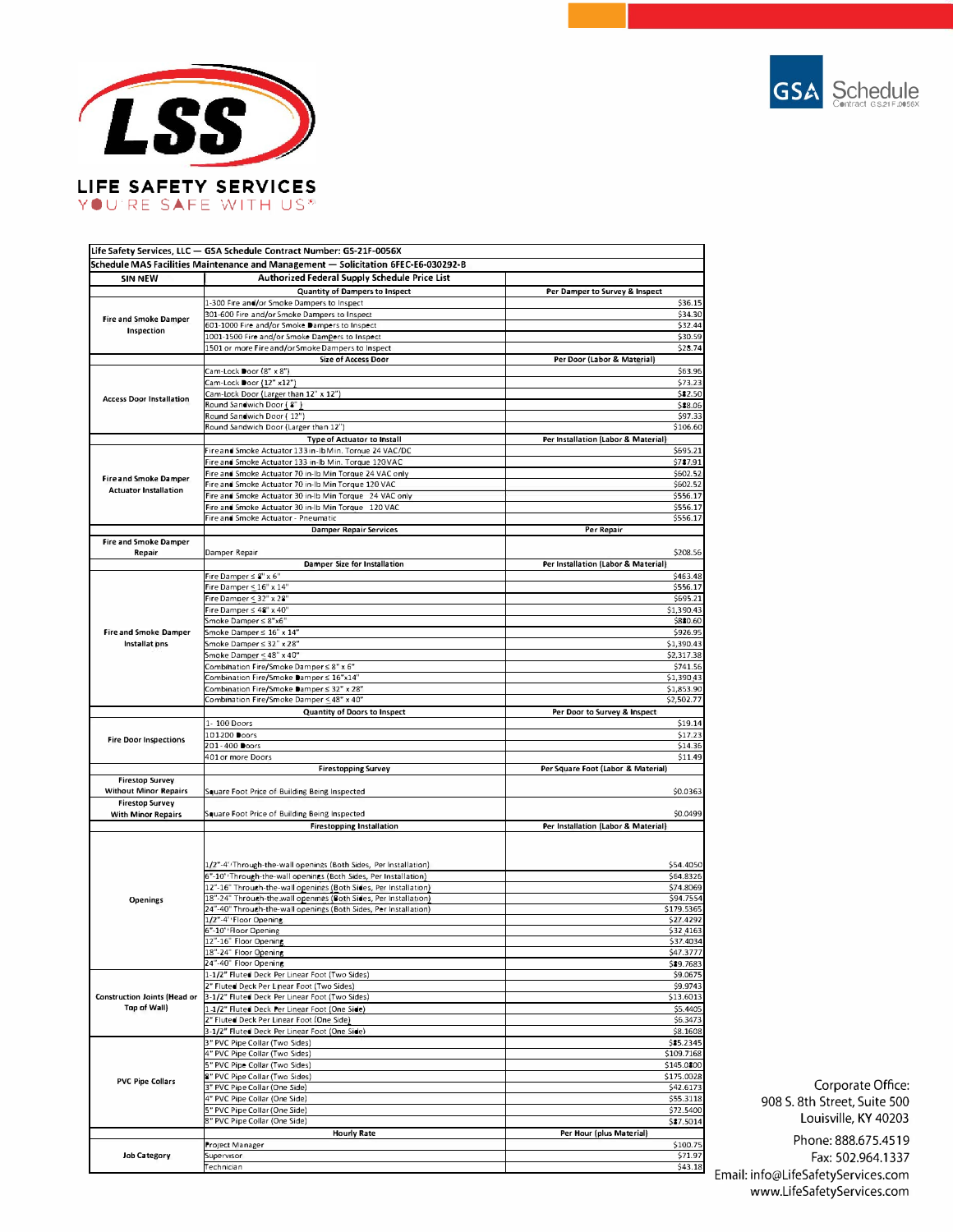



# **Statement of Work — Fire/Smoke Damper Inspection**

- **1. INSPECTION SERVICES TO BE PROVIDED.** Based on Customer's drawings and other information provided to Fire and Smoke Damper Inspection Contractor, Fire and Smoke Damper Inspection Contractor agrees to provide the following inspection services with respect to Customer's Dampers (collectively, "Inspection Services")"
	- a. Use its commercially reasonable efforts to locate and, once located, operate (i.e., actuate) all Dampers in the Customer's facility or otherwise identify inoperable Dampers.
	- b. Remove and reset fusible links on Fire Dampers, to verify such Fire Damper fully closes and if necessary, replace any fusible link that is compromised (per National Fire Protection Association Code);
	- c. As necessary, lubricate all moving parts on each Damper;
	- d. Clear each Damper of any debris that would impede such Damper's normal operation;
	- e. Coordinate with Customer's representative and local fire department to place Customer's fire alarm system in "test mode" if necessary to conduct inspection of the smoke and/or combination Dampers;
	- f. Manually activate actuators on electric and pneumatic smoke and/or combination Dampers to verify proper operation of such Damper;
	- g. If there is no existing access to a Damper, then proper size access doors, as reasonably determined by Fire and Smoke Damper Inspection Contractor, will be installed to facilitate inspection; and
	- h. Identify on Customer's drawings the location of each Damper (Plotting on AutoCAD available for additional fee), along with placement by Fire and Smoke Damper Inspection Contractor of identification stickers on ceilings or other location to assist in locating such Dampers following inspection.
- **2. REPORT.** On conclusion of the performance of the Inspection Services, Fire and Smoke Damper Inspection Contractor will provide Customer with a report ("Report"), which is intended to provide Customer evidence of Damper inspection for submission to applicable agencies, such as The Joint Commission and Customer's local fire protection agencies. The Report shall include:
	- a. A listing of the location of each Damper, such Damper's number, and whether such Damper passed or failed; if a Damper failed, a detailed explanation of such failure shall be provided; and
	- b. Digital photographs of each Damper before and after performance of the Inspection Services (showing each Damper opened and, where operable, closed).

## **3. STANDARD OF INSPECTION SERVICES.**

**3.1** *Infection Control Procedure.* Life Safety Services will perform the Inspection Services in a workmanlike manner. While performing such Inspection Services, Life Safety Services will utilize reasonable infection control procedures. Without limiting the foregoing, Life Safety Services will adhere to Customer's infection control risk assessments ("ICRAs"), provided such ICRAs have been provided to Life Safety Services.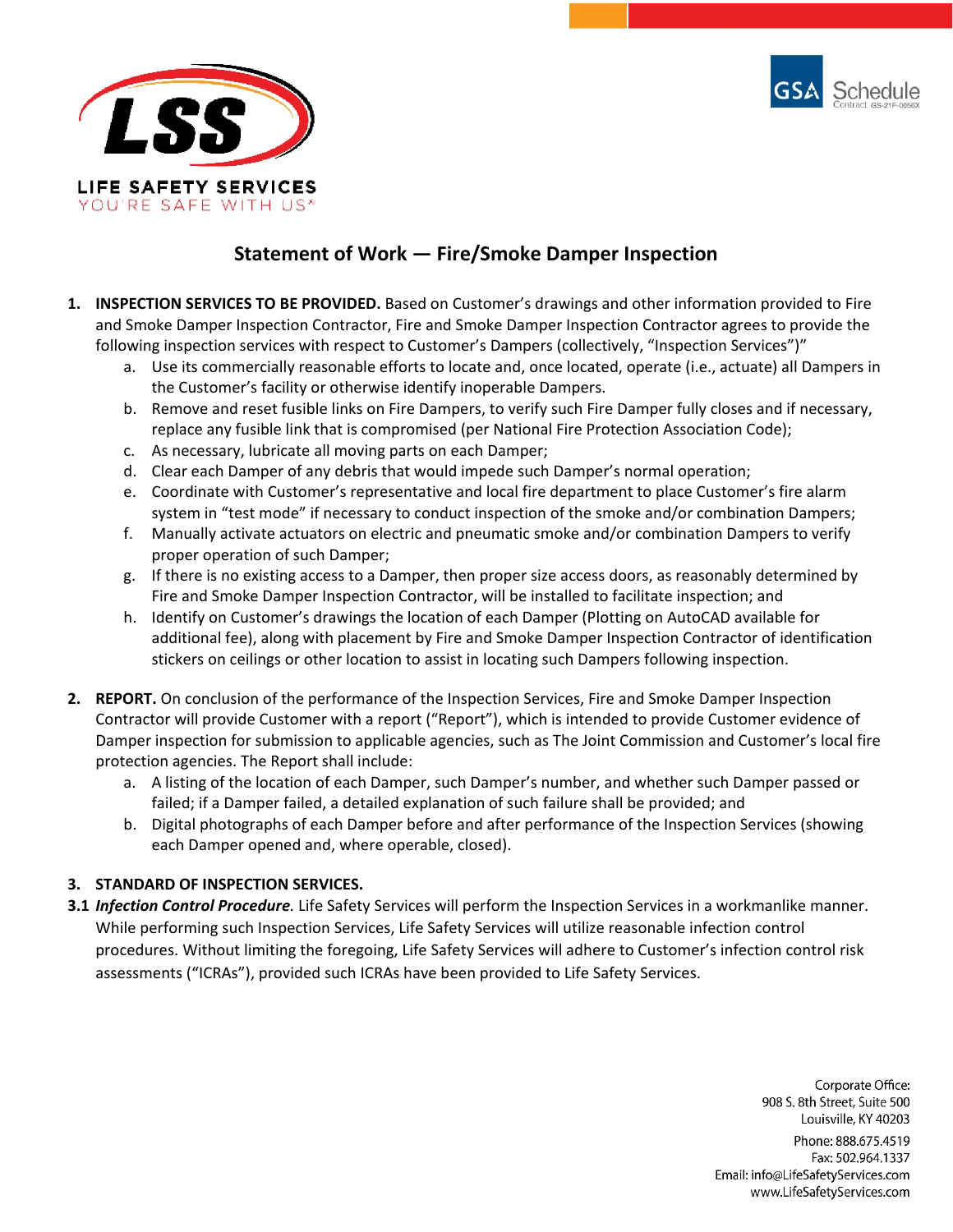



### **3.2** *Damper Accessibility.*

- a. Reasonable efforts are made to provide accessibility to Dampers. However, Customer acknowledges that Life Safety Services adhere to the following guidelines printed in The Joint Commission's Environment of Care™ News, July/August 2000, Volume 3, Issue 4:
	- i. If a duct penetrating a fire/smoke wall is accessible, but has no access panel, cut and install an access panel and carry out damper inspection as far as possible.
	- ii. If the only access point is longer than an arm's reach away from the Damper, perform a visual inspection to the limit allowable. Look at the frame for signs of kinking or twisting. Look for rust or build-up of any kind that may keep the Damper from closing. Look for the obvious, such as wire or conduit running through the damper. Record your observations and have them available for review during your next survey.
	- iii. If the Damper is completely occluded by layers of utilities and is totally inaccessible, record that fact and have this available during your next survey.

Although these methods are not compliant as such, the attempt is being made to create some flexibility for organizations. For either 2 or 3 above, The Joint Commission would expect that any access deficiencies be addressed at the time of a major renovation in the affected areas. It goes without saying that an organization shall never allow any subsequent utility system construction to obstruct access to the dampers. Not only do organizations need to inspect these dampers for fire safety reasons, they also need access for air balance and comfort issues. Environment of care® News, July/august 2000, Volume 3, issue 4.

b. If a Damper is inaccessible, the Damper will still be located, mapped on Customer's drawing, labeled at its physical location, and included in the Report. The Damper will be included in the final Damper count and reflected on the final invoice.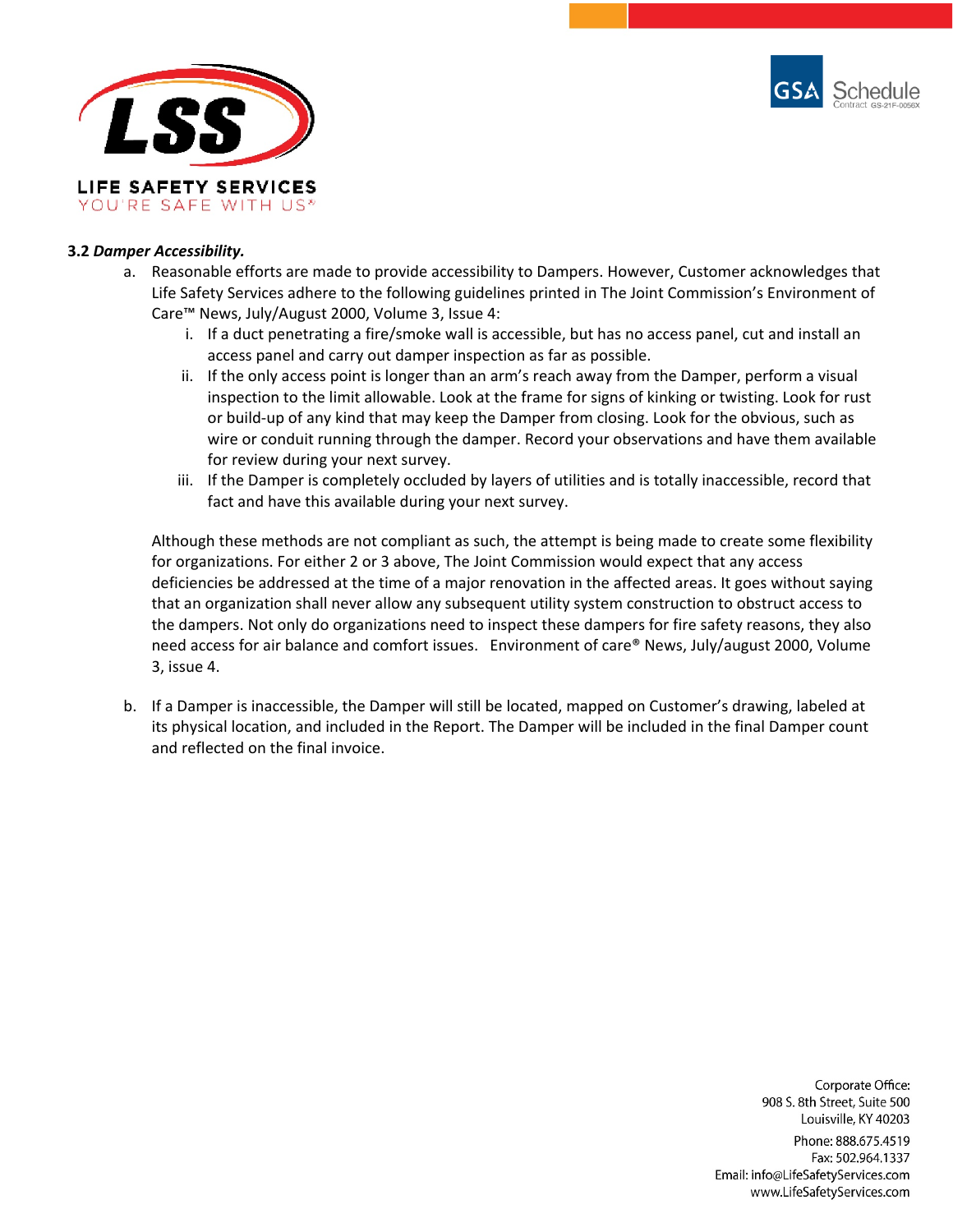



# **Statement of Work — Fire/Smoke Damper Repair / Replacement**

- **1. ACTUATOR REPLACEMENT SERVICES AND DAMPER REPAIR/REPLACEMENT SERVICES TO BE PROVIDED.** Based on Customer's drawings and other information provided to Life Safety Services, Life Safety Services agrees to provide the following replacement and repair services with respect to Customer's Dampers (collectively, "Repair Services").
	- a. Use its commercially reasonable efforts Life Safety Services' technician(s) will determine the appropriate Actuator to replace the old defective actuator. The replacement Actuator will be UL555S listed.
	- b. The following items will be verified for the replacement actuator:
		- i. Temperature: The replacement actuator shall operate at the rating of the original actuator.
		- ii. Torque: The replacement actuator shall have equal or greater torque than the failed actuator.
		- iii. Time: The replacement actuator shall drive open and spring closed at the same or faster speed than the original.
		- iv. Voltage: The Replacement actuator shall have the same voltage as the original.
		- v. Amperage: The replacement actuator(s) shall not draw more amperage than the original(s) and cause the total amperage to rise above that which the electrical circuit breaker is designed to carry.
	- c. With the assistance and guidance of Customer in locating the applicable source, disconnect power to the old actuator.
	- d. The old actuator will be removed and the damper will be cleaned.
	- e. Open and close the blades of the Damper that is having the actuator replaced to ensure they are operational.
	- f. Close the Damper and place Actuator on shaft in sprung closed direction.
	- g. Mark holes and install anti-rotation strap; set anti-rotation strap with one screw and rotate out of way of U-slot in actuator. Close tight, and then insert anti-rotation stud and second screw.
	- h. Test functions after installation of new actuator:
		- i. Power Actuator to open the damper, take digital photograph of open damper.
		- ii. Cut power to actuator to close damper; take digital photograph of closed damper providing proof of operational actuator.
		- iii. Power Actuator to reopen damper; take digital photograph of open damper to provide proof of operational actuator.
	- i. Additional Dampers not in need of Actuator Replacement Services, but in need of repair will also be repaired by Life Safety Services' technicians; as deemed within the scope of services offered by Life Safety Services on-site Project Manager. The list of dampers in need of repair will be provided to Life Safety Services by the Customer.
		- i. Dampers in need of complete replacement will be replaced with Dampers listed by Underwriters Laboratory as UL555 (Fire Dampers), UL555S (Smoke Dampers), UL555C (Ceiling Dampers).
			- 1. The proper rating (e.g. 1 ½ , 3 hours and Dynamic Rated or Static Rated) will be determined for replacement damper.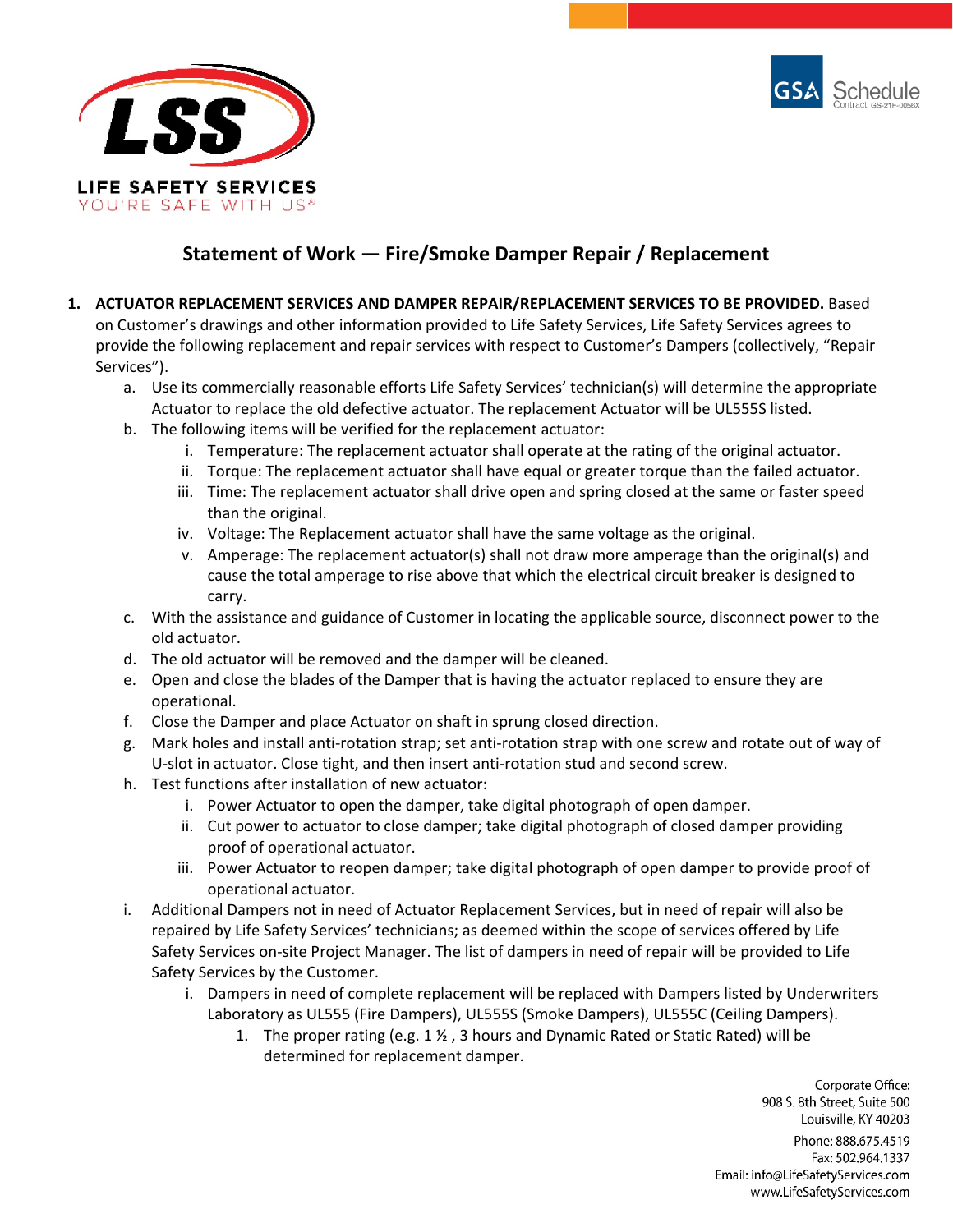



- 2. Standard Damper Installation issues will be considered prior to installation:
	- a. Damper Size
	- b. Where should damper be located
	- c. Expansion Clearance
	- d. Retaining Angle(s)
	- e. Sleeve requirements
	- f. Duct to Sleeve Connections
- ii. The Dampers in need of repair that Life Safety Services' Project Manager deems is outside of Life Safety Services' scope of work will be provided to the Customer.
- **2. REPORT.** On conclusion of the performance of the Repair Services, Life Safety Services will provide Customer with a report ("Report"), which is intended to provide Customer evidence of repair replacement for submission to applicable agencies, such as the Customer's local fire protection agencies, and to the Customer's Risk Management Department or Insurance Company. The Report shall include:
	- a. A field report listing each Damper that had a replacement actuator installed or damper repaired or replaced, the damper's location, and damper's identifier number.
	- b. The name and signature of the Life Safety Services' Service Technician that performed the Repair Service, as well as the date of the service.
	- c. A check list completed by the Service Technician that all post-installation Test Functions (See item h.) were completed.
		- i. The original of the field report will be left with the Customer.
	- d. A final report will be prepared that will list every damper that had a replacement actuator installed or damper repaired or replaced, a digital photograph of every damper with a replacement actuator or repaired damper "open", "closed", and "reopen" demonstrating the operability of the new actuator or repaired damper. The pictures will be accompanied by a detailed summary report listing the location of the damper(s) with replacement actuator(s), replacement damper(s), the date(s) of installation, the model of actuator(s) installed, and the identification number of the damper.

Corporate Office: 908 S. 8th Street, Suite 500 Louisville, KY 40203 Phone: 888.675.4519 Fax: 502.964.1337 Email: info@LifeSafetyServices.com

www.LifeSafetyServices.com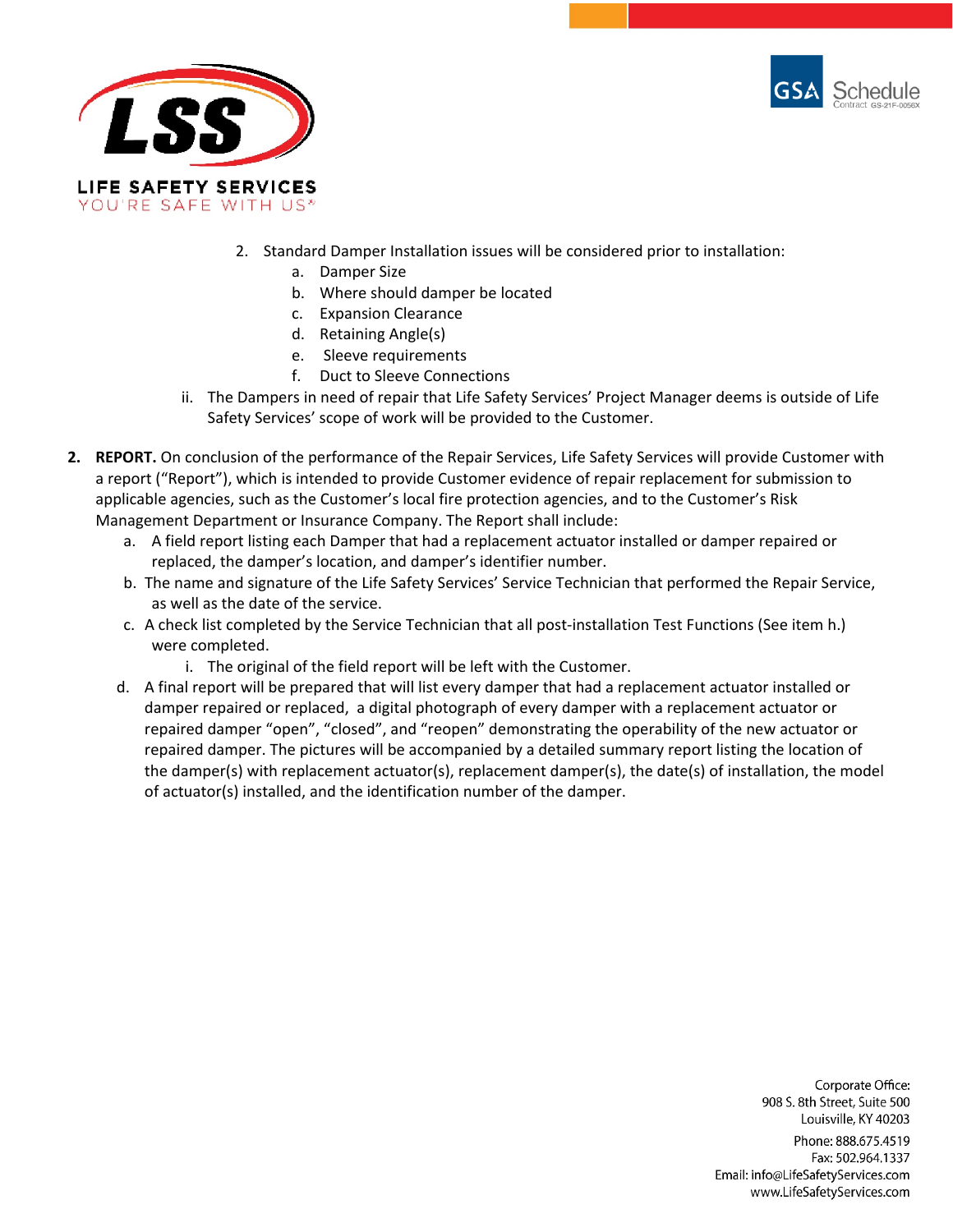



# **Statement of Work — Fire/Smoke Door Inspection**

- 1. **INSPECTION SERVICES TO BE PROVIDED.** Based on Customer's drawings and other information provided to LSS, LSS agrees to provide the following inspection services with respect to Customer's Doors (collectively, "Inspection Services").
	- a. LSS will use its commercially reasonable efforts to locate and, once located, inspect all Doors in the Customer's facility or otherwise identify "Compliant" and "Non-Compliant" Doors, as determined by the LSS' Inspector(s). The Guidelines for Door Compliance will be based on The National Fire Protection Association's (NFPA) Code "2007 NFPA 80, Standard for Fire Doors and Other Opening Protectives" (the "NPFA Code") Section 5.2.4.2 that states:
		- i. 5.2.4.2 As a minimum the following items shall be verified:
			- 1. No open holes or breaks exist in surfaces of either the door or frame;
			- 2. Glazing, vision light frames, and glazing beads are intact and securely fastened in place, if so equipped;
			- 3. The door, frame, hinges, hardware, and noncombustible thresholds are secured, aligned, and in working order with no visible signs of damage;
			- 4. No parts are missing or broken;
			- 5. Door clearances at the door edge to the frame, on the pull side of the door, do not exceed clearances listed in 4.8.4 and 6.3.1;
				- a. 4.8.4 Minimum permitted undercut ¾"
				- b. 6.3.1 Clearances
					- i. Clearances between the door and the frame shall be  $1/8'' + / 1/16''$  for steel doors.
					- ii. Clearances between the door and the frame shall not exceed 1/8" for wood doors.
					- iii. Clearances at the meeting edges of pairs of doors shall be 1/8" +/- for steel doors.
					- iv. Clearances at the meeting doors edges of pairs of doors shall not exceed 1/8" for wood doors.
			- 6. The self-closing device is operational, that is, the active door completely closes when operated from the full open position;
			- 7. If a coordinator is installed, the inactive leaf closes before active leaf.
			- 8. Latching hardware operates and secures the door when it is in the closed position.
			- 9. Auxiliary hardware items that interfere or prohibit operation are not installed on the door or frame.
			- 10. No field modifications to the door assembly have been performed that void the label.
			- 11. Gasketing and edge seals, where required, are inspected to verify their presence and integrity.

Corporate Office: 908 S. 8th Street, Suite 500 Louisville, KY 40203

Phone: 888.675.4519 Fax: 502.964.1337 Email: info@LifeSafetyServices.com www.LifeSafetyServices.com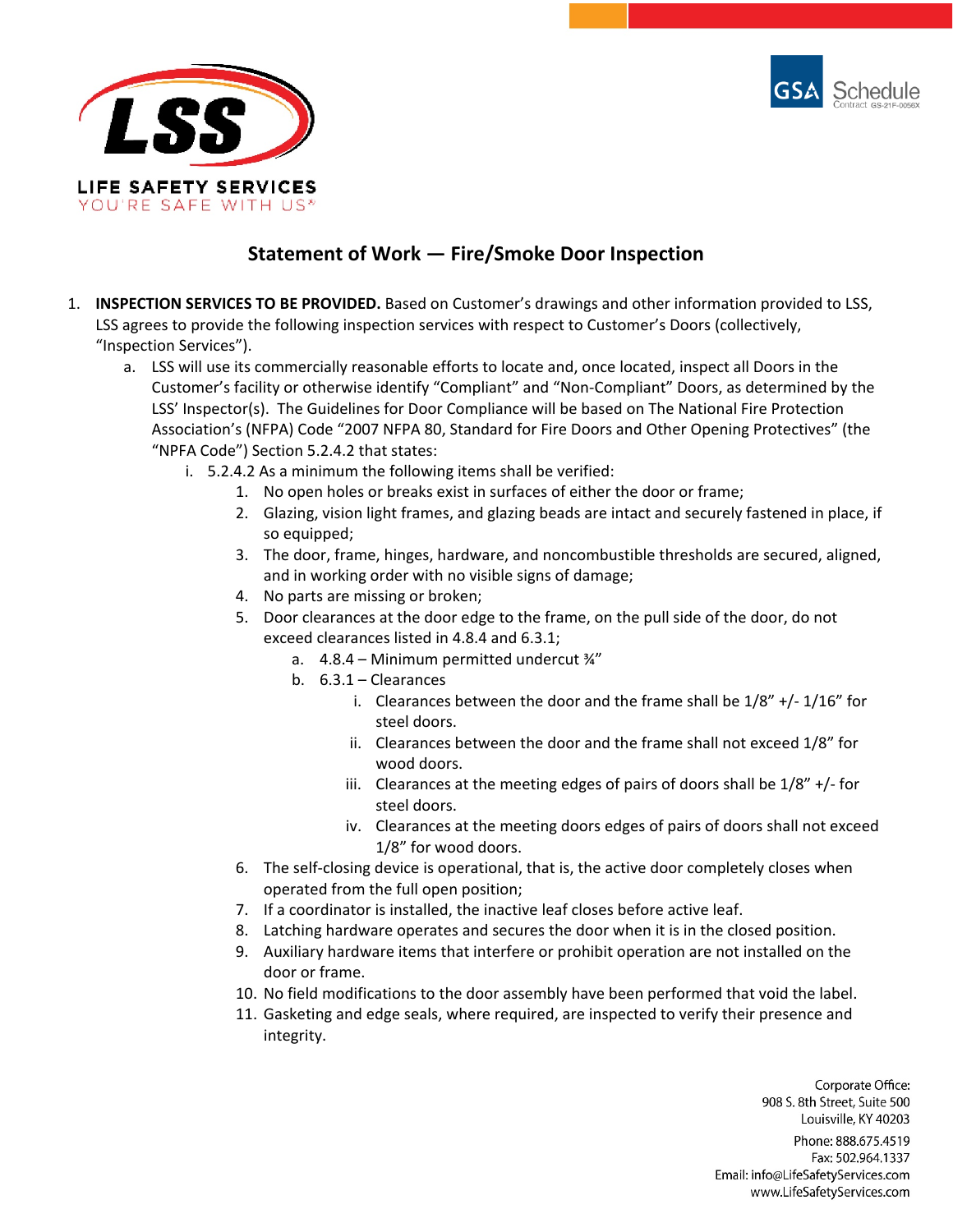



- b. The LSS Inspector(s) will utilize a multi-part inspection checklist comprising the components of the fire rated assembly to inspect the door. The components that will be inspected include: (1) Frame, (2) Door, (3) Hinges/Pivots, (4) Door Bolts, (5) Locks, (6) Door Closers, (7) Fire Exit Hardware, (8) Door Operational Testing, and (9) Miscellaneous Items. A complete listing of the items to be inspected can be reviewed in **Exhibit A** attached hereto.
- c. The LSS Inspector(s) will survey the customer's facility to determine if the doors are installed in fire rated walls/partitions. Doors installed in non-rated walls/partitions will be noted on the drawings provided to LSS by the customer and in the final report.
- d. LSS will Identify on Customer's drawings the location of each Door (Plotting on AutoCAD available for additional fee), along with placement by LSS of identification stickers on door frames or other location to assist in locating such Doors following inspection.
- **2. REPORT.** On conclusion of the performance of the Inspection Services, LSS will provide Customer with a report ("Report"), which is intended to provide Customer evidence of Door inspection for submission to applicable agencies, such as the customer's Authority Having Jurisdiction (AHJ), such as The Joint Commission, the Customer's local fire protection agencies, and the Customer's Insurance Company. The Report shall include:
	- a. A Summary of the Inspection Services. The Summary will include, number of doors per floor, types of rated-door per floor, number of compliant and non-compliant per floor. The Summary Report will also list percentage results for reasons for non-compliance as well as non-compliance issues based on firerated assembly components;
	- b. A listing of the location of each Door, such Door's number, the Door's handing, the Door's fire rating, and whether such Door is compliant or non-compliant; if a Door is non-compliant, a detailed explanation of non-compliance shall be provided; and
	- c. Digital photographs will be provided only of non-compliant doors where the LSS Inspector(s) deem it beneficial to provide pictures to better illustrate the door's deficiency.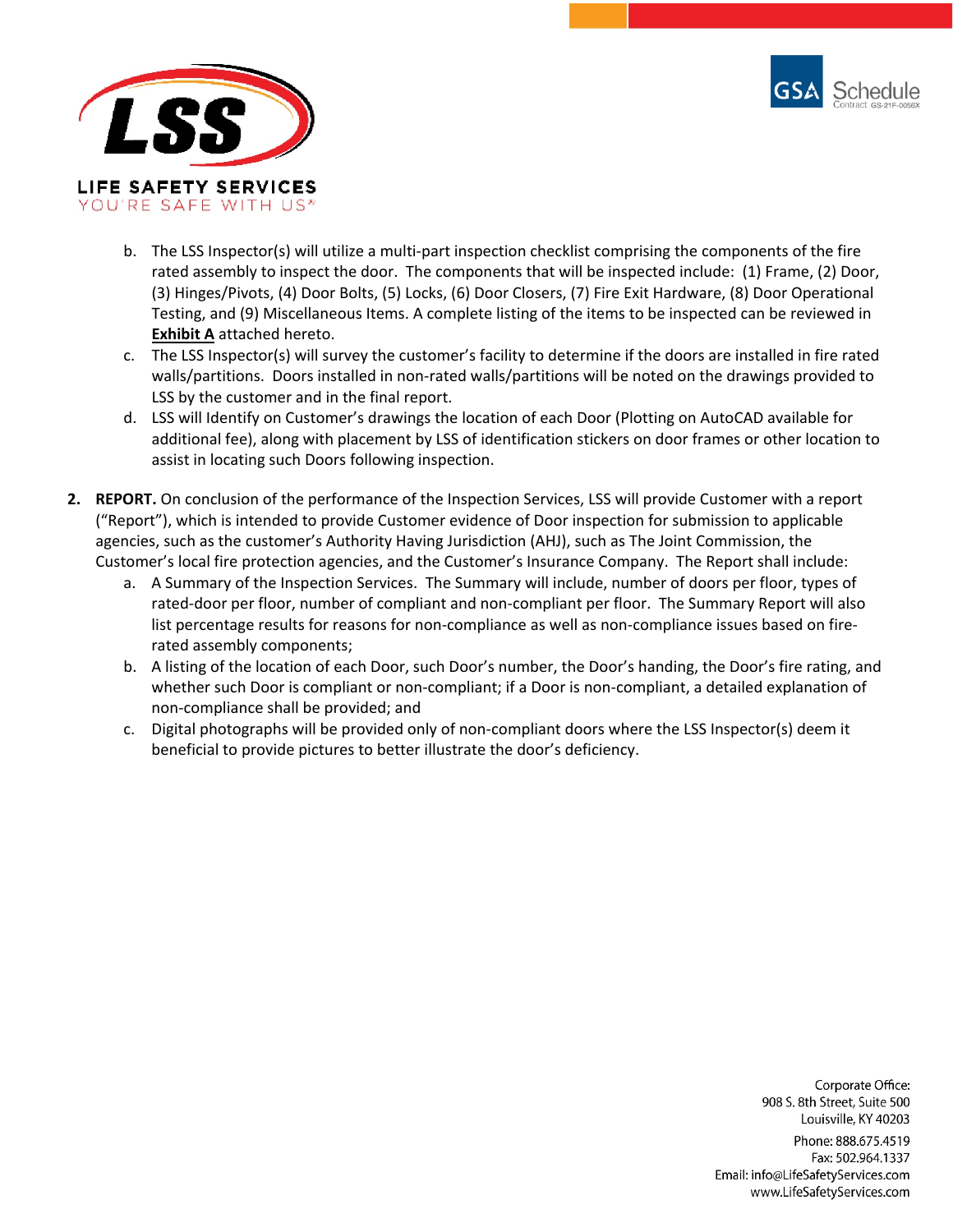#### **EXHIBIT A**

#### **LIFE SAFETY SERVICES' FIRE AND SMOKE DOOR INSPECTION CHECKLIST**

**The following are the components of the fire door assembly that will be inspected during Life Safety Services' Fire and Smoke Door Inspection and Survey. The checklist items are subsets of NFPA's Eleven (11) Major Points of Inspection as described in 5.2.4.2 of NFPA 80,** *Standard for Fire Doors and Other Opening Protectives.*

- 
- F2- Missing Fire Rated Label **B2-** Damaged Strike E2- Strike E2- Strike Missing
- F3- Improper Field Modification The State of the State B3- Top Flush Bolt Missing The State Bolt Missing E3- Broken Latch
- F4- Fire Rated Label Painted Over The State of the State Bottom Flush Bolt Missing The Rated Label Missing E4- Fire Rated Label Missing
- F5- Rusted Location(s) on Frame (Surface/Concealed) B5- Strike Missing (Top Bolt) E5- Screws Missing
- 
- F7- Missing Glazing Bead at Light B7- B7- Bolt Head Missing (Top Bolt) B7- Bolt Head Missing (Top Bolt) E7- LB Assembly Missing (Top)
- 
- F9- Frame out of Alignment examples the strike of the B9- Bolt Does Not Engage Strike (Top) E9- Vertical Rod Missing (Top)
- F10- Improper or Broken Glass in Transom-light or Sidelight B10- Bolt Does Not Engage Strike (Bottom) E10- Panic Hardware Non-Fire Rated
- F11- Hardware Incorrectly Prepared/Installed **B11-** Rub Plate(s) Missing E11- Hardware (Dogging) Missing Lever/Knob)
- F12- Items Not Listed Elsewhere This extend that the B12- Incorrect Flush Bolt Type Theorrect Flush Bolt Type E12- Push Bar Does Not Extend 1/2 Way Across Door
- 
- F14- Improper Frame Installation Entertainment of the State of Texas and State of Texas and E14- Missing Panic Hardware

- 
- D1- Damaged Door Constants and Constants and Constants and Constants and Constants and Constants and Constants<br>Changed Door Latch Bolt Missing Engineering Constants and Constants and Constants and Constants and Constants<br>C D2- Missing Fire Rated Door Label L4- Strike Plate Missing **OPERATIONAL TEST (O)**
- D3- Fire Rated Door Label Painted Over Completely Completely L5- Screw(s) Missing Flush Bolt Completely Completely Completely
- 
- D5- Improper Field Modification Nation L7- Nissing Scalp C3- Door Does NOT Swing Freely
- D6- Incorrect or Broken Glass in Light(s) Close Communication Close Lateronic Door Release Does Not Allow Door to Close
- D7- Light(s) Incorrectly Sized (e.g. too large) L9- Flush Bolt Strike Missing CD5- Coordinator Does NOT Work Properly
- D8- Hardware Incorrectly Prepared/Installed Comparent L10- Latch Bolt Binding Comparent Comparent Dos Edges of Paired Doors Overlap
- 
- 
- D11- Missing or Loose Light Kit Screws L13- Items Not Listed Elsewhere **MISCELLANEOUS (M)**
- 
- D13- Unused Fastener Hole(s) November 1988 and the United States of the Material Missing Material Missing Missing
- 
- 
- 
- 
- 
- 

- 
- 
- 
- 
- 
- 
- H7- Hinge Pin Loose M17- Label Painted on Frame
- H8- Continuous Hinge Not Rated / Labeled M18 -Label Painted Door
- H9- Screws Loose M19 -Door Blocked

#### **FRAME (F) DOOR BOLTS (B) FIRE EXIT (E)**

- 
- 
- 
- 
- 
- 
- 
- 
- 
- 
- 
- 
- F13- Silencers Missing The State of the State of B13- Items Not Listed Elsewhere E13- Items Not Listed Elsewhere

#### **LOCKS (L) E15-** Missing Floor Strike

- L1- Lock Missing E16- Replace Exit Device
- **Door (D) Latch Bolt Not Fire Rated E17- Missing End Cap** 
	-
	-
	-
- D4- Door Rusted L6- Flush Bolt Not Working O2- Door Does NOT Latch Securely
	-
	-
	-
	-
- D9- Door Missing Communication Controllers (1999) Lever(s) Loose Controllers Controllers (Controllers Against Frame
- D10- Door Skin or Face Delaminating examination control of the L12- LB Not Engaging Strike Cost Communication CO8- Bottom of Door Drags Against Floor
	-
- D12- Improper Plant-Ons L14- Screws Missing On Lock M1-

#### D14- Complete Door Replacement **DOOR CLOSERS (C)** M3- Astragal Broken

- D15- Items Not Listed Elsewhere The C1- Door Closer Missing M5- Incorrect Clearance/Gap (Top of Door to Frame)
- D16- Hole In Door **C2-** Arm(s) Missing C2- Arm(s) Missing Missing M5- Incorrect Clearance/Gap (Hinge Edge Frame)
- D17- Improper Light Kit C3- Door Closer(s) Leaking M6- Incorrect Clearance/Gap(Lock Edge to Frame)
- D18- Door Not Rated Material C4- Arm(s) Broken M7- Incorrect Clearance/Gap (Between Doors) C4- Arm(s) Broken
- D19- Hinge Filler Missing The C5- Door Does Not Close Completely C5- Door Does Not Close Completely M8- Protection Plate Too Large
	- C6- Screw(s) Missing M9- Protection Plate Missing Screws
- **HINGES/PIVOTS (H)** C7- Coordinator Missing M10- Signage Too Large Too Large
- H1- Hinge(s) Missing This issue of the C8- Carry Bar Missing C8- Carry Bar Missing M11- Signage Glued/Nailed to Door
- H2- Incorrect Hinge(s) The Communication Communication Continuity Coordinator Broken Coordinator Broken M12- Door Stop with Manual Hold Open
- H3- Screws Missing This Missing C10- Carry Bar Broken Missing M13- Gasketing/Smoke Seal Damaged or Missing
- H4- Loose Hinge(s) The Contract Contract Contract Contract Contract Contract Contract Contract Contract Contract Contract Contract Contract Contract Contract Contract Contract Contract Contract Contract Contract Contract C

**Life Safety Services** *You're Safe With Us*

- H5- Replace Hinge(s) The C12- Overhead Hold-Open C12- Overhead Hold-Open M15- Missing Threshold/Saddle
- H6- Items Not Listed Elsewhere The Control of Control of C13- Wrong Screws / Mounting M16- Items Not Listed Elsewhere

- F1- Damaged Frame Same B1- Missing Screws E1- History E1- Fire Exit Device Missing Screws E1- Fire Exit Device Missing
	-
	-
	-
	-
- F6- Loose Frame / Not Secured The Strike Missing (Bottom Bolt) B6- Strike Missing (Bottom Bolt) E6- LB Assembly Missing (Bottom)
	-
- F8- Glazing Bead Screws Missing Theorem Control of B8- Bolt Head Missing (Bottom Bolt) E8- Vertical Rod Missing (Bottom)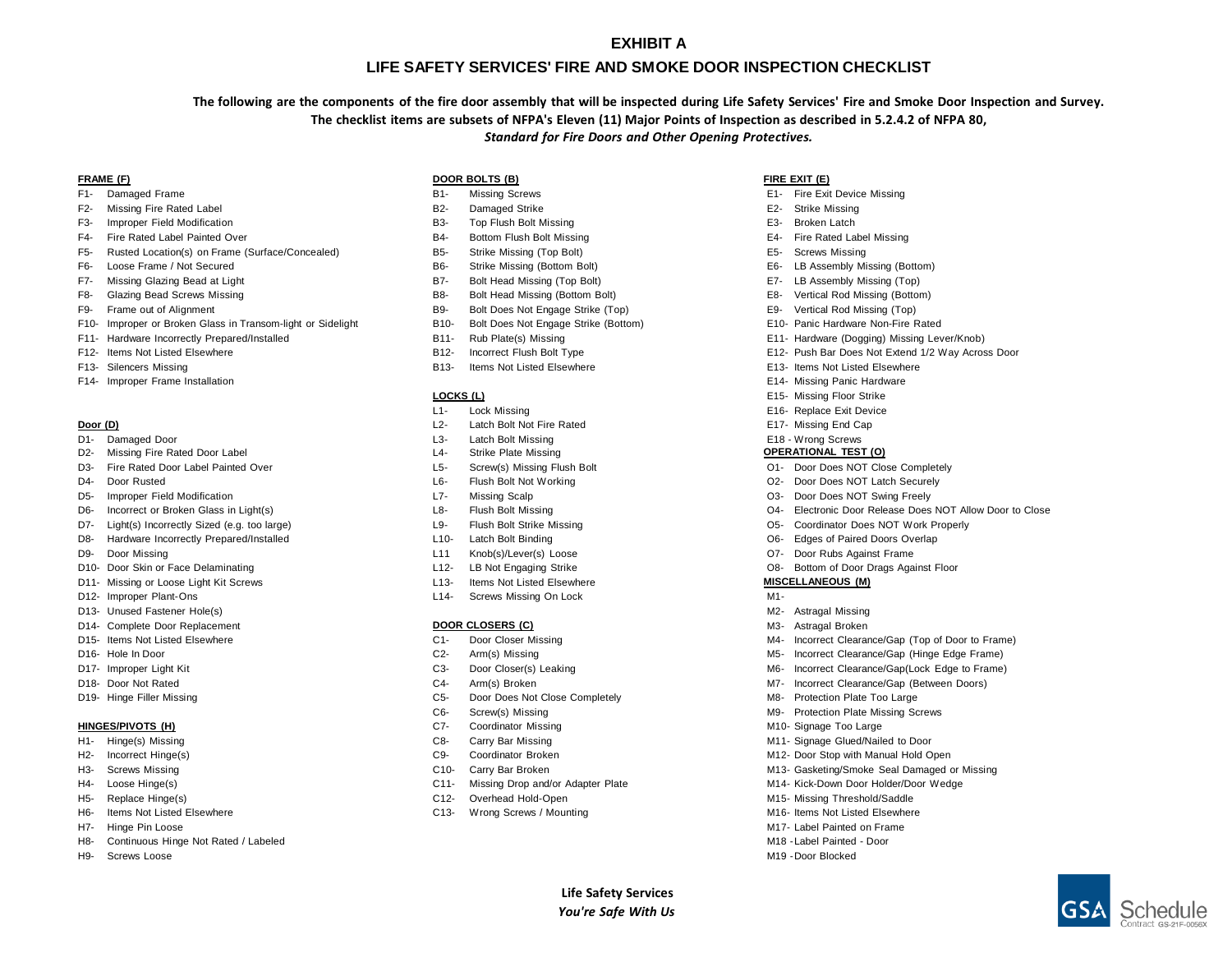



# **Statement of Work — Fire and Smoke Barrier Survey and Inspection**

- **1. INSPECTION SERVICES TO BE PROVIDED.** Based on Customer's life safety drawings identifying the rated barriers (e.g. walls, floors, ceilings) and other information provided to Life Safety Services, Life Safety Services agrees to provide the following inspection services with respect to Customer's Barriers (collectively, "Inspection Services")"
	- a. Use its commercially reasonable efforts to locate and, once located, note non-fire rated protected through penetration/openings ("Penetrations") in the Customer's facility or otherwise identify penetrations in fire and smoke rated barriers.
	- b. Perform minor "Caulk and Walk" repairs as part of the survey process. Minor repairs will consist of sealing penetrations on steel pipes ranging from  $\frac{1}{2}$  - 8" in diameter with a maximum of 2" annular space, as well as on plastic and PVC Pipe up to 2" in diameter with a maximum of 2" annular space. STI's LCI Intumescent Sealant Firestop or comparable product will be used for the sealing of minor repairs unless instructed otherwise by the customer.
	- c. Prepare a schedule of repairs for the barriers. The repair schedule could include but may not be limited to:
		- i. Fire Rating, construction material, and type of barrier (e.g. 90 minute sheet rock wall, or 2 hour rated concrete floor);
		- ii. Description , and location, of the penetration;
		- iii. Approved UL System recommended for fire stopping the penetration;
- **2. REPORT.** On conclusion of the performance of the Inspection Services, Life Safety Services will provide Customer with a report ("Report"), which is intended to provide Customer evidence of Barrier inspection for submission to the customer's Authority Having Jurisdiction (AHJ), such as The Joint Commission and Customer's local fire protection agencies. The Report shall include:
	- a. A Statement of Conditions (SOC) and Plan for Improvement (PFI). The SOC will detail the findings of the survey and the PFI will provide the customer with approved Fire Stopping UL Systems to repair the penetrations in the barriers located during the survey.
	- b. Digital photographs of each penetration discovered during the barrier survey (THIS EXCLUDES PICTURES OF MINOR REPAIRS PERFORMED DURING THE SURVEY).

### **3. STANDARD OF INSPECTION SERVICES.**

**3.1** *Infection Control Procedure.* Life Safety Services will perform the Inspection Services in a workmanlike manner. While performing such Inspection Services, Life Safety Services will utilize reasonable infection control procedures. Without limiting the foregoing, Life Safety Services will adhere to Customer's infection control risk assessments ("ICRAs"), provided such ICRAs have been provided to Life Safety Services.